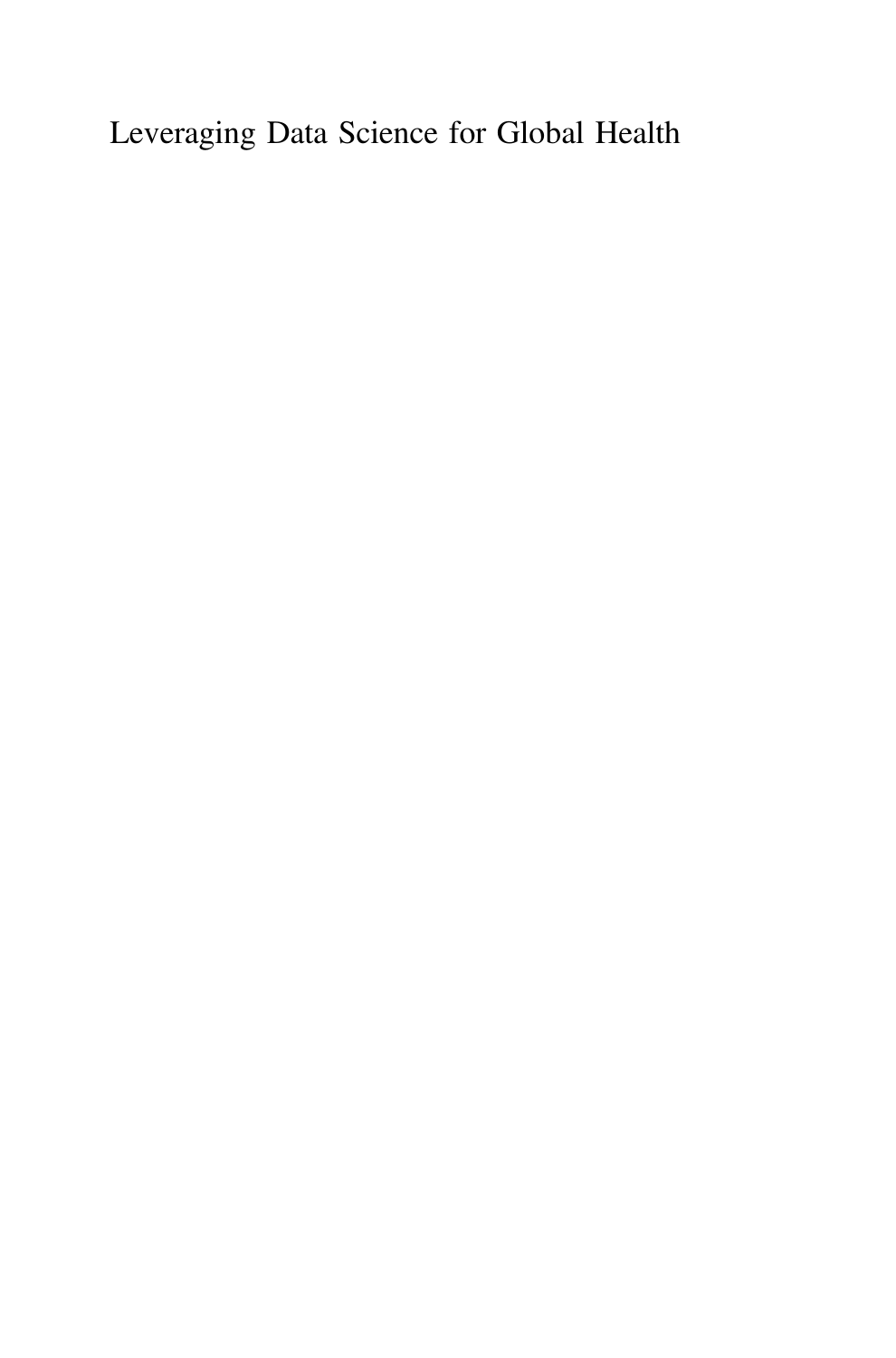Leo Anthony Celi • Maimuna S. Majumder • Patricia Ordóñez • Juan Sebastian Osorio • Kenneth E. Paik • Melek Somai Editors

# Leveraging Data Science for Global Health

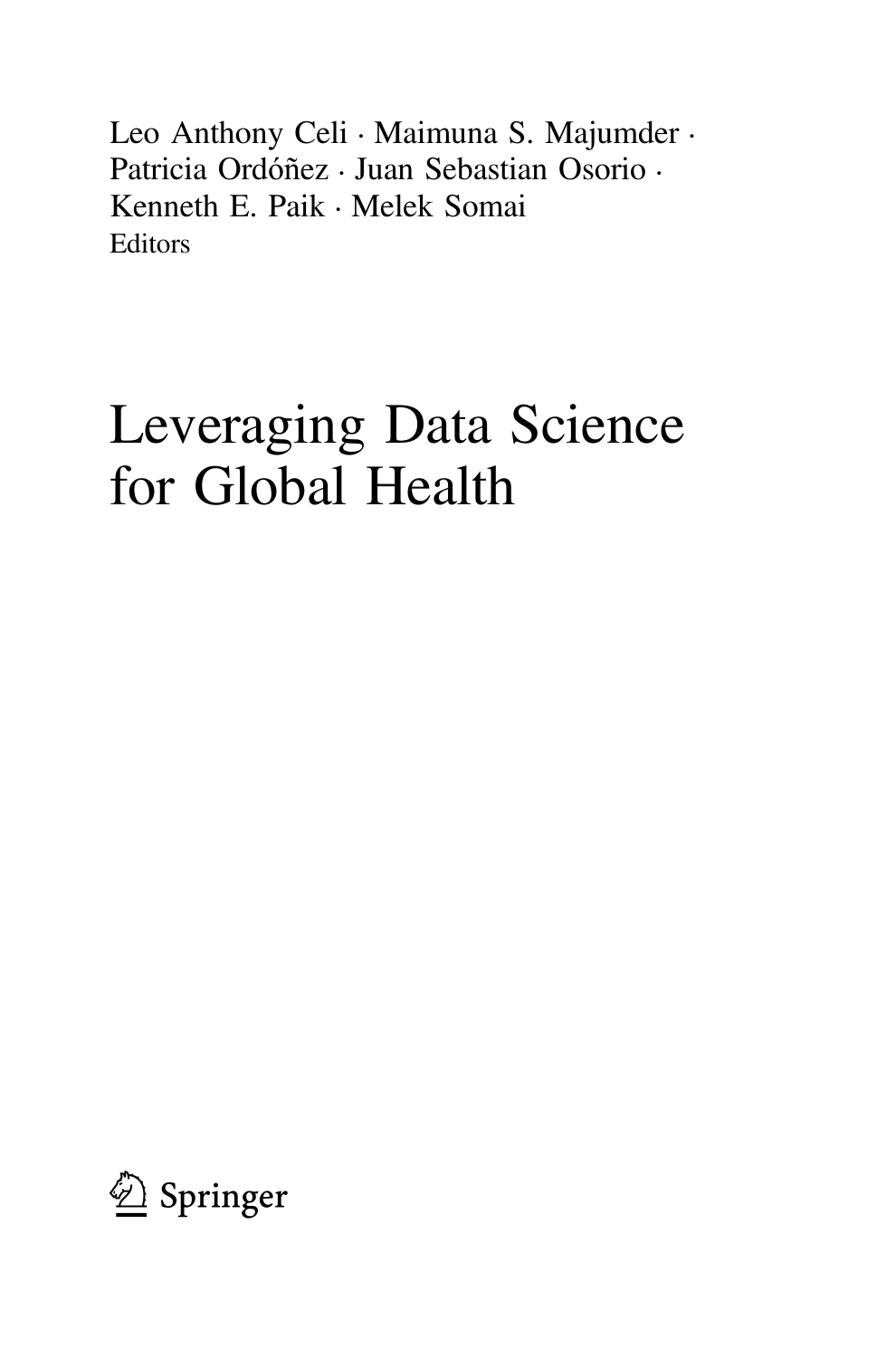**Editors** Leo Anthony Celi Massachusetts Institute of Technology Cambridge, MA, USA

Patricia Ordóñez University of Puerto Rico Río Piedras San Juan, PR, USA

Kenneth E. Paik Institute for Medical Engineering and Science Massachusetts Institute of Technology Cambridge, MA, USA

Maimuna S. Majumder Boston Children's Hospital Harvard Medical School Boston, MA, USA

Juan Sebastian Osorio ScienteLab, Department of Global Health University of Washington Seattle, USA

Melek Somai Imperial College London London, UK



ISBN 978-3-030-47993-0 ISBN 978-3-030-47994-7 (eBook) <https://doi.org/10.1007/978-3-030-47994-7>

© The Editor(s) (if applicable) and The Author(s) 2020. This book is an open access publication.

Open Access This book is licensed under the terms of the Creative Commons Attribution 4.0 International License ([http://creativecommons.org/licenses/by/4.0/\)](http://creativecommons.org/licenses/by/4.0/), which permits use, sharing, adaptation, distribution and reproduction in any medium or format, as long as you give appropriate credit to the original author(s) and the source, provide a link to the Creative Commons license and indicate if changes were made.

The images or other third party material in this book are included in the book's Creative Commons license, unless indicated otherwise in a credit line to the material. If material is not included in the book's Creative Commons license and your intended use is not permitted by statutory regulation or exceeds the permitted use, you will need to obtain permission directly from the copyright holder.

The use of general descriptive names, registered names, trademarks, service marks, etc. in this publication does not imply, even in the absence of a specific statement, that such names are exempt from the relevant protective laws and regulations and therefore free for general use.

The publisher, the authors and the editors are safe to assume that the advice and information in this book are believed to be true and accurate at the date of publication. Neither the publisher nor the authors or the editors give a warranty, expressed or implied, with respect to the material contained herein or for any errors or omissions that may have been made. The publisher remains neutral with regard to jurisdictional claims in published maps and institutional affiliations.

This Springer imprint is published by the registered company Springer Nature Switzerland AG The registered company address is: Gewerbestrasse 11, 6330 Cham, Switzerland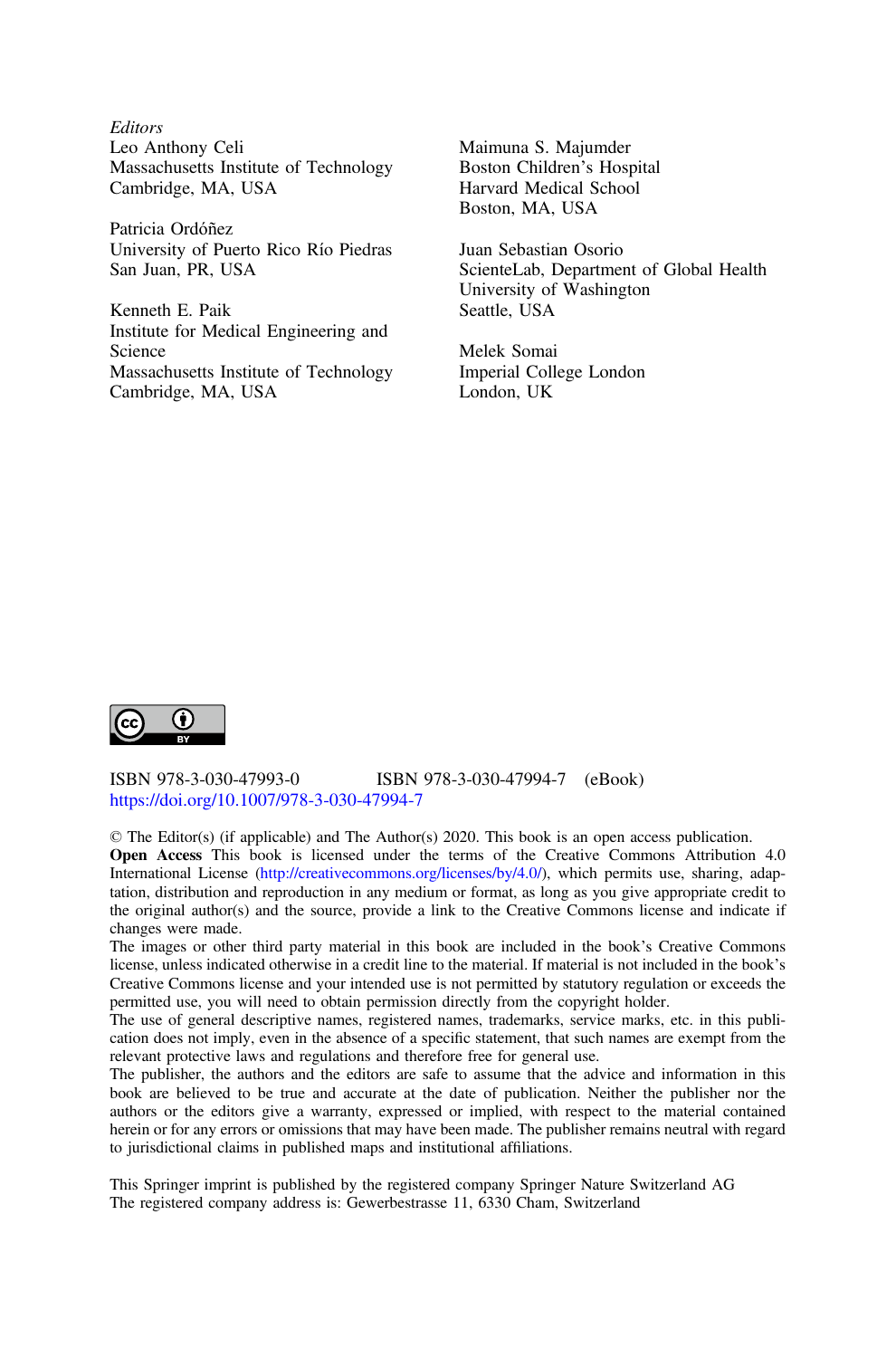### Preface

Historically, physicians have been the sole gatekeepers of medical knowledge. If a patient had a question more complicated than the choice of cold remedies or how to nurse a sprained ankle, they had to make an appointment to see a doctor. With the advent of the Internet and personal computers, patients can now quickly learn about possible diagnoses to explain the presence of blood in the urine, or even take a picture of a mole with a phone to determine if it is cancerous or not. Most of us could not have imagined that watches would be able to diagnose atrial fibrillation, or that body parts and prosthetic devices could be "printed" to produce 3D facsimiles as required. However, with this widespread access to knowledge and technology, there has been an accompanying explosion of incorrect information and data misuse to advance various agendas. Consequently, today's providers need to adapt and learn pertinent aspects of data science if they are to keep up with the information revolution.

Something else happened since the dawn of the Internet: The medical profession as a whole has become more self-critical (Graham et al. 2011; Makary and Michael 2016; Wennberg 2001). In the field of global health, the patient safety and quality improvement movement highlighted deficiencies in the traditional service provision model. The first paper looking at quality of care in developing countries was published in 2012 in the British Medical Journal (Wilson et al. 2012). These investigators reviewed more than 15,000 medical records randomly sampled from 26 hospitals in Egypt, Jordan, Kenya, Morocco, Tunisia, Sudan, South Africa, and Yemen. Rather than a lack of medications, laboratory services, or access to specialists, the two biggest factors that contributed the most to poor quality of care were errors in diagnosis and/or treatment. Thus, poor quality in this case ultimately centered around how medical decisions were made. In addition to this finding, a report from the World Health Organization published in 2009 (Shankar 2009) noted that more than 50% of drugs in low- and middle-income countries are prescribed, dispensed, and/or sold inappropriately, and only 1 in 3 are prescribed according to existing clinical guidelines. These two reports highlight opportunities to improve the data-driven support of clinical decision-making around the world.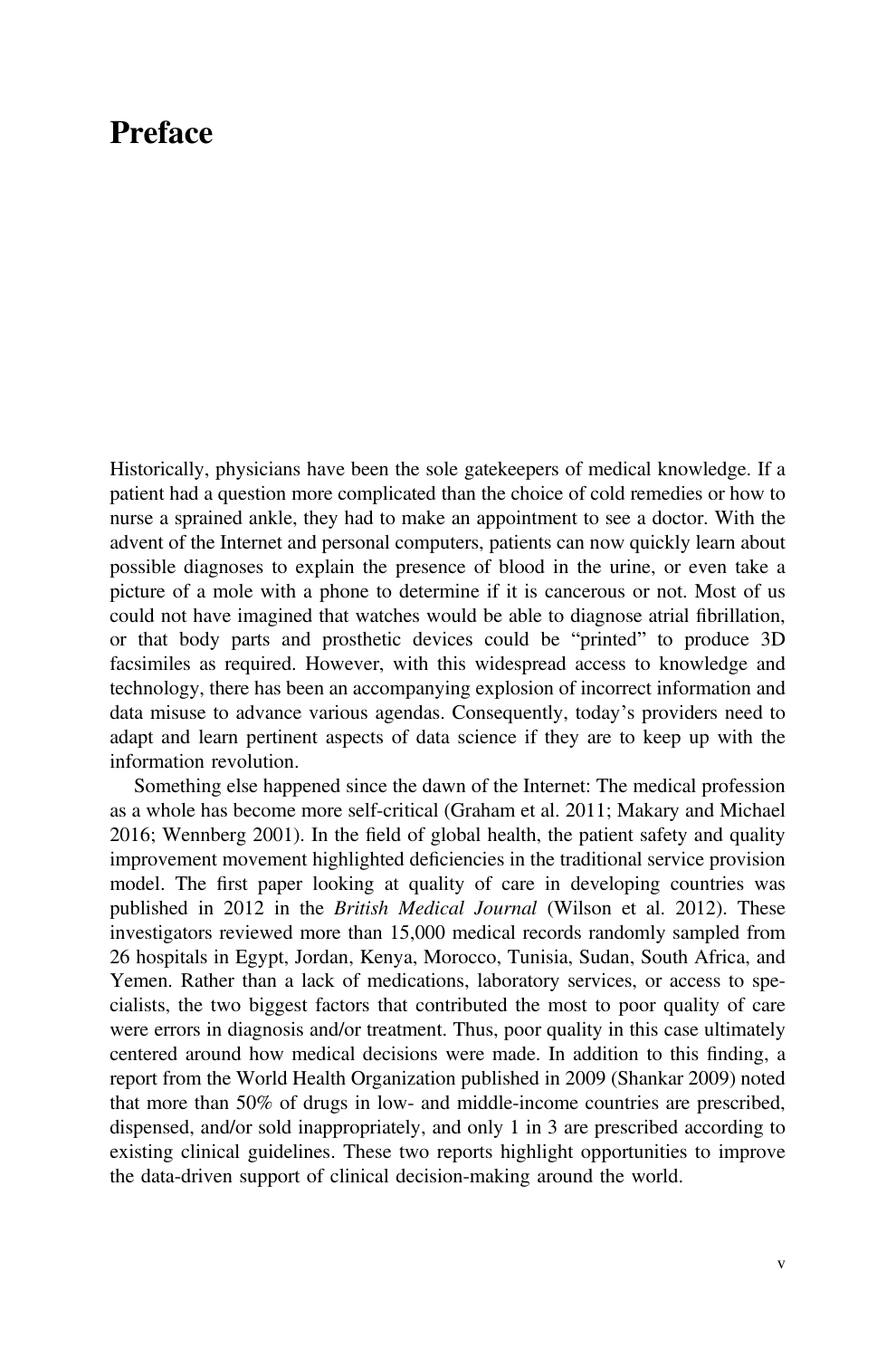Research has been traditionally viewed as a purely academic undertaking, especially in limited-resource settings. Clinical trials, the hallmark of medical research, are expensive to perform and take place primarily in countries which can afford them. Around the world, the blood pressure thresholds for hypertension, or the blood sugar targets for patients with diabetes, are established based on research performed in a handful of countries. There is an implicit assumption that the findings and validity of studies carried out in the US and other Western countries generalize to patients around the world.

MIT Critical Data is a global consortium that consists of healthcare practitioners, computer scientists, and engineers from academia, industry, and government, that seeks to place data and research at the front and center of healthcare operations. MIT Sana, an initiative to advance global health informatics, is an arm of MIT Critical Data and focuses on the design, implementation, and evaluation of health information systems. Both MIT Critical Data and MIT Sana are led by the Laboratory for Computational Physiology (LCP) at the Massachusetts Institute of Technology. LCP develops and maintains open-access electronic health record databases to support medical research and education (Johnson et al. 2016; Pollard et al. 2018). In addition, it offers two courses at the Harvard-MIT Division of Health Science and Technology: HST.936, Global Health Informatics, and HST.953, Collaborative Data Science in Medicine. The former is now available as a massive open online course HST.936x under edX.

MIT Sana published the textbook for HST.936 of the same name under the auspices of the MIT Press (Celi et al. 2017), while MIT Critical Data members penned the textbook Secondary Analysis of Electronic Health Records for HST.953 with Springer (MIT Critical Data 2016). Following a strong belief in an open science model and the power of crowd-sourcing knowledge discovery and validation, both textbooks are available to download free of charge. The latter has been downloaded more than 450,000 times since its publication in 2016. A Mandarin translation is slated for release by the end of the year, and a Spanish translation is in the works.

This book, Leveraging Data Science for Global Health, was written and assembled by members of MIT Critical Data. In 2018, HST.936 added data science to digital health as a focus of the course. Lectures, workshops, and projects in machine learning as applied to global health data were included in the curriculum on top of HST.936x, which focuses on digital health infrastructure. Leveraging Data Science for Global Health: provides an introductory survey of the use of data science tools in global health and provides several hands-on workshops and exercises. All associated code, data, and notebooks can be found on the MIT Critical Data website <http://criticaldata.mit.edu/book/globalhealthdata>, as well as hosted in an open repository on Github <http://github.com/criticaldata/globalhealthdatabook>. We recommend working through and completing the exercises to understand the fundamentals of the various machine learning methods.

Parts I and II of this book are a collection of the workshops taught in the course, plus workshops organized by MIT Critical Data around the globe. The workshops in Part I focus on building an ecosystem within the healthcare system that promotes,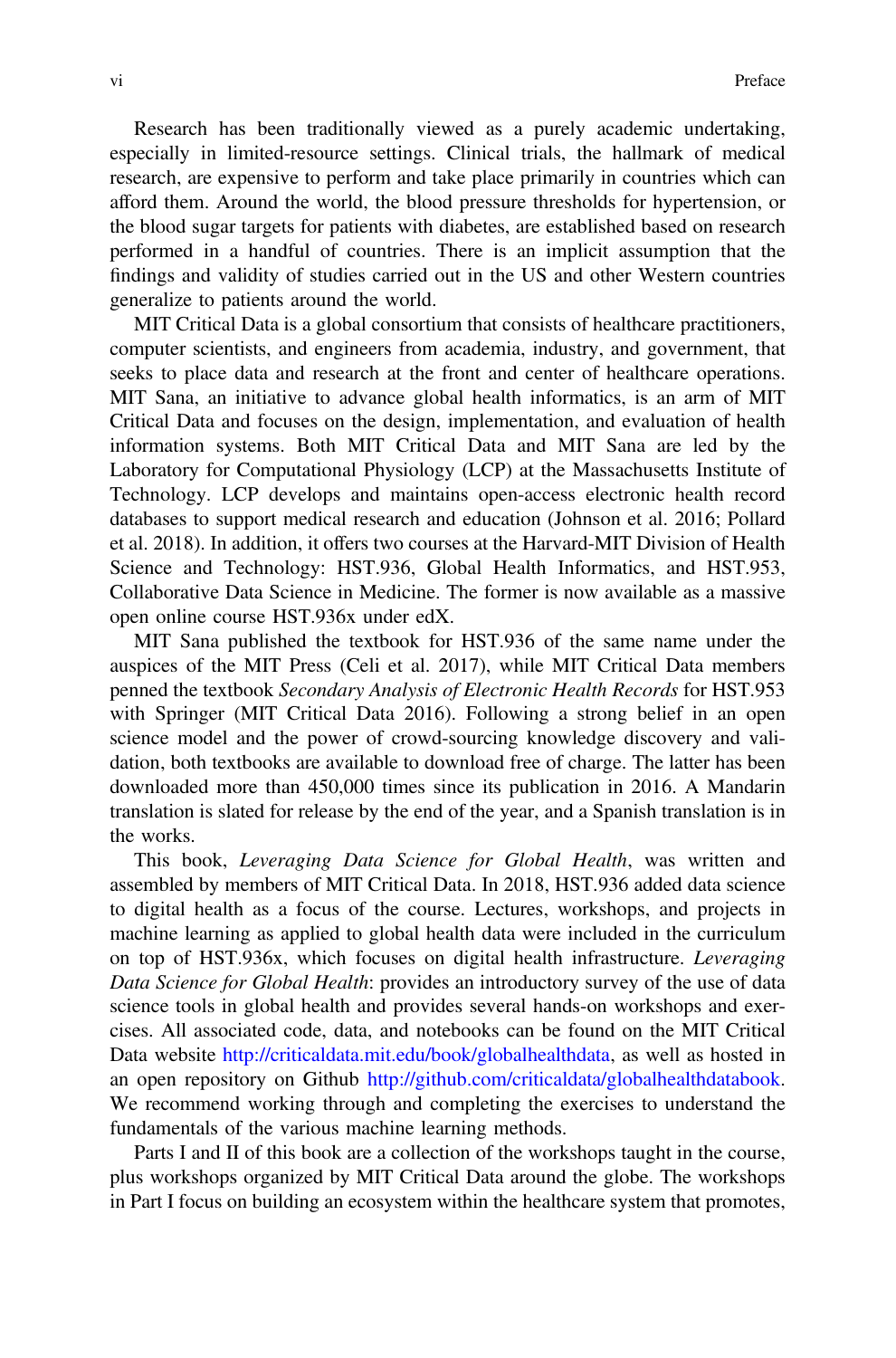nurtures, and supports innovations, especially those in the field of digital health and data science. Part II dives into the applications of data science in healthcare and covers machine learning, natural language processing, computer vision, and signal processing.

Part III focuses on case studies of global health data projects. The chapters chronicle various real-world implementations in academic and public health settings and present the genesis of the projects, including the technology drivers. Other topics that are covered include the implementation process, key decisions, and lessons learned. While no implementation strategy will be universally applicable to all use cases, we hope the ones presented in this section provide useful insights to assist in successfully developing and deploying global health data projects.

For Part IV, students from the 2018 Harvard-MIT course Global Health Informatics have contributed findings from their course projects in the form of scientific manuscripts. Given that developing countries are uniquely prone to large-scale emerging infectious disease outbreaks due to the disruption of ecosystems, civil unrest, and poor healthcare infrastructure, the utility of digital disease surveillance serves as a unifying theme across chapters. In combination with context-informed analytics, this section showcases how non-traditional digital disease data sources—including news media, social media, Google Trends, and Google Street View—can fill critical knowledge gaps and help inform on-the-ground decision-making when formal surveillance systems are insufficient. The final chapter presents an example of how a country can incorporate data science in their curriculums to build capacity that promotes digital transformation in health care.

We believe that learning using data science tools is the best medicine for population health, and that research should be an integral part of global health operations. Every patient encounter is an opportunity that we can learn from, and every healthcare provider should be a contributor and a custodian, and not merely a passive recipient, of the medical knowledge system.

On behalf of MIT Critical Data.

Cambridge, USA Leo Anthony Celi Boston, USA Maimuna S. Majumder San Juan, USA Patricia Ordóñez Seattle, USA 30 and 30 and 30 and 30 and 30 and 30 and 30 and 30 and 30 and 30 and 30 and 30 and 30 and 30 and 30 and 30 and 30 and 30 and 30 and 30 and 30 and 30 and 30 and 30 and 30 and 30 and 30 and 30 and 30 and 30 and Cambridge, USA Kenneth E. Paik London, UK Melek Somai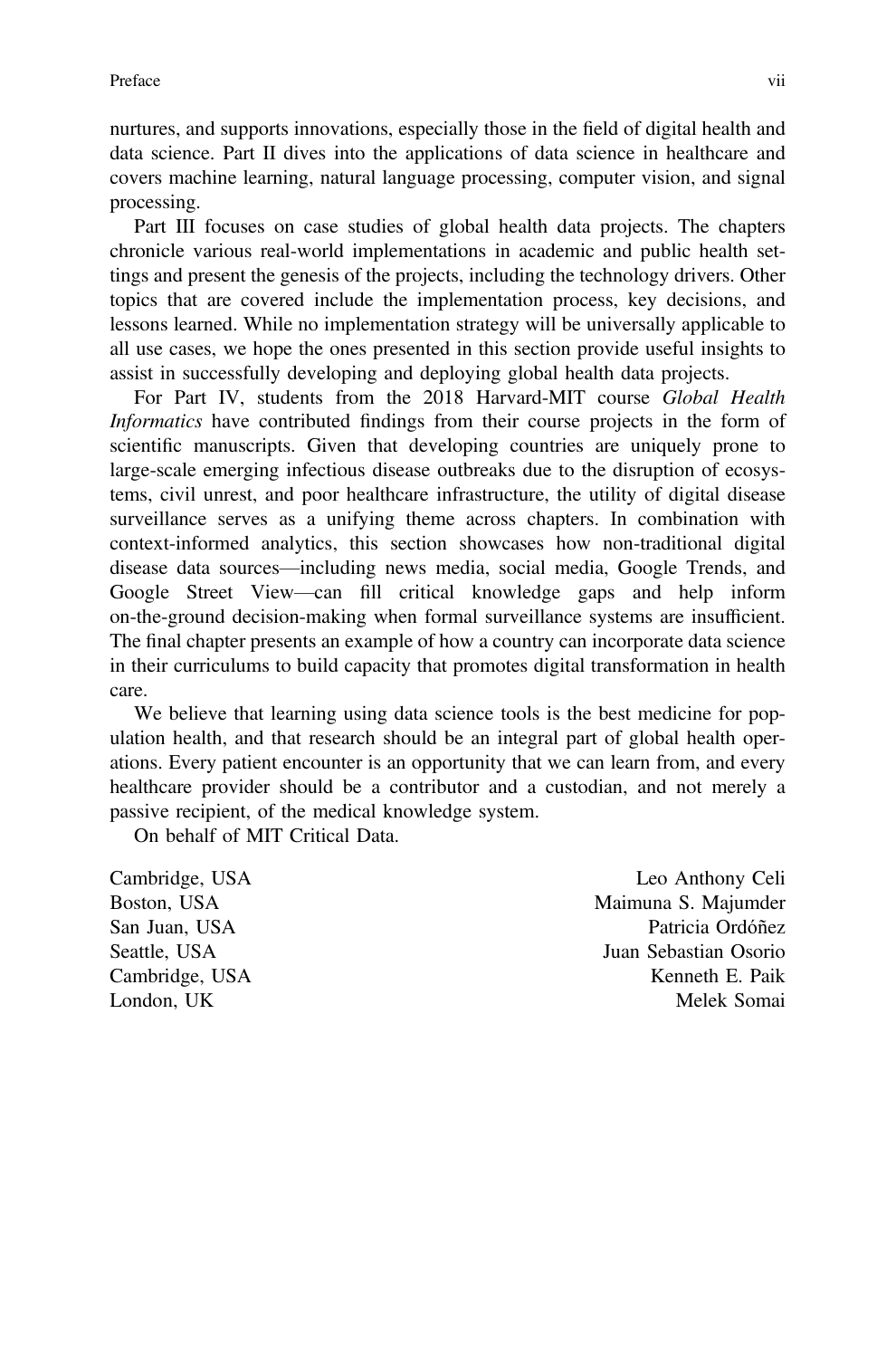#### **References**

- Celi, L. A., Fraser, H. S. F., Nikore, V., Osorio, J. S., Paik, K. (2017). Global health informatics. Cambridge: MIT Press.
- Institute of Medicine (US) Committee on Standards for Developing Trustworthy Clinical Practice Guidelines; Graham, R., Mancher, M., Miller Wolman, D., et al. (Eds.) (2011). Clinical practice guidelines we can trust. Washington (DC): National Academies Press (US). Available from: <https://www.ncbi.nlm.nih.gov/books/NBK209539/>, <https://doi.org/10.17226/13058>
- Johnson, A. E. W., Pollard, T. J., Shen, L., et al. (2016). MIMIC-III, a freely accessible critical care database. Sci Data, 3, 160035.
- Makary, M. A., & Michael, D. (2016). Medical error—the third leading cause of death in the US. BMJIi, 353, i2139.
- MIT Critical Data. (2016). Secondary analysis of electronic health records. New York: Springer.
- Pollard, T. J., Johnson, A. E. W., Raffa, J. D., Celi, L. A., Mark, R. G., Badawi, O. (2018). The eICU collaborative research database, a freely available multi-center database for critical care research. Sci Data, 5, 180178.
- Shankar, P. R. (2009). Medicines use in primary care in developing and transitional countries: Fact book summarizing results from studies reported between 1990 and 2006. Bull World Health Organ, 87(10), 804. <https://doi.org/10.2471/09-070417>
- Wennberg, J. (2001). Unwarranted variation in healthcare delivery: Implications for academic medical centres. BMJ, 325(7370), 961–964.
- Wilson, R. M., Michel, P., Olsen, S., Gibberd, R. W., Vincent, C., El-Assady, R., et al. (2012). Patient safety in developing countries: Retrospective estimation of scale and nature of harm to patients in hospital. BMJ, 344, e832.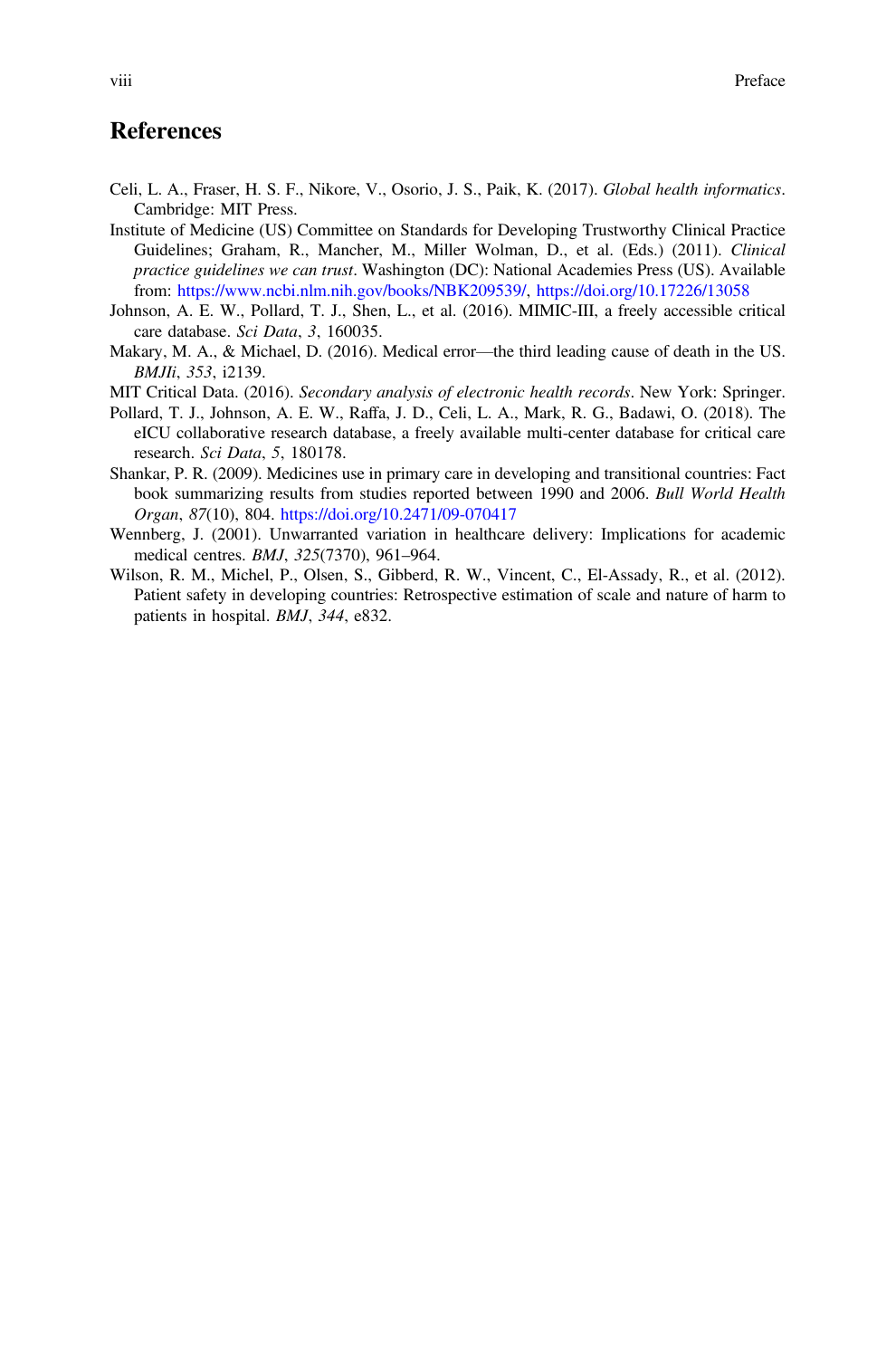## **Contents**

#### Part I Building a Data Science Ecosystem for Healthcare

| $\mathbf{1}$     | <b>Health Information Technology as Premise for Data Science</b><br>in Global Health: A Discussion of Opportunities and<br>Louis Agha-Mir-Salim and Raymond Francis Sarmiento                          | 3  |
|------------------|--------------------------------------------------------------------------------------------------------------------------------------------------------------------------------------------------------|----|
| $\mathbf{2}$     | An Introduction to Design Thinking and an Application<br>Tony Gallanis                                                                                                                                 | 17 |
| $\mathbf{3}$     | <b>Developing Local Innovation Capacity to Drive Global</b><br><b>Christopher Moses</b>                                                                                                                | 35 |
| $\boldsymbol{4}$ | <b>Building Electronic Health Record Databases for</b><br>Lucas Bulgarelli, Antonio Núñez-Reiz,<br>and Rodrigo Octavio Deliberato                                                                      | 55 |
| 5                | Katharine Morley, Michael Morley, and Andrea Beratarrechea                                                                                                                                             | 65 |
| 6                | <b>From Causal Loop Diagrams to System Dynamics Models</b><br>Gary Lin, Michele Palopoli, and Viva Dadwal                                                                                              | 77 |
| 7                | Workshop on Blockchain Use Cases in Digital Health<br>Philip Christian C. Zuniga, Rose Ann C. Zuniga,<br>Marie Jo-anne Mendoza, Ada Angeli Cariaga,<br>Raymond Francis Sarmiento, and Alvin B. Marcelo | 99 |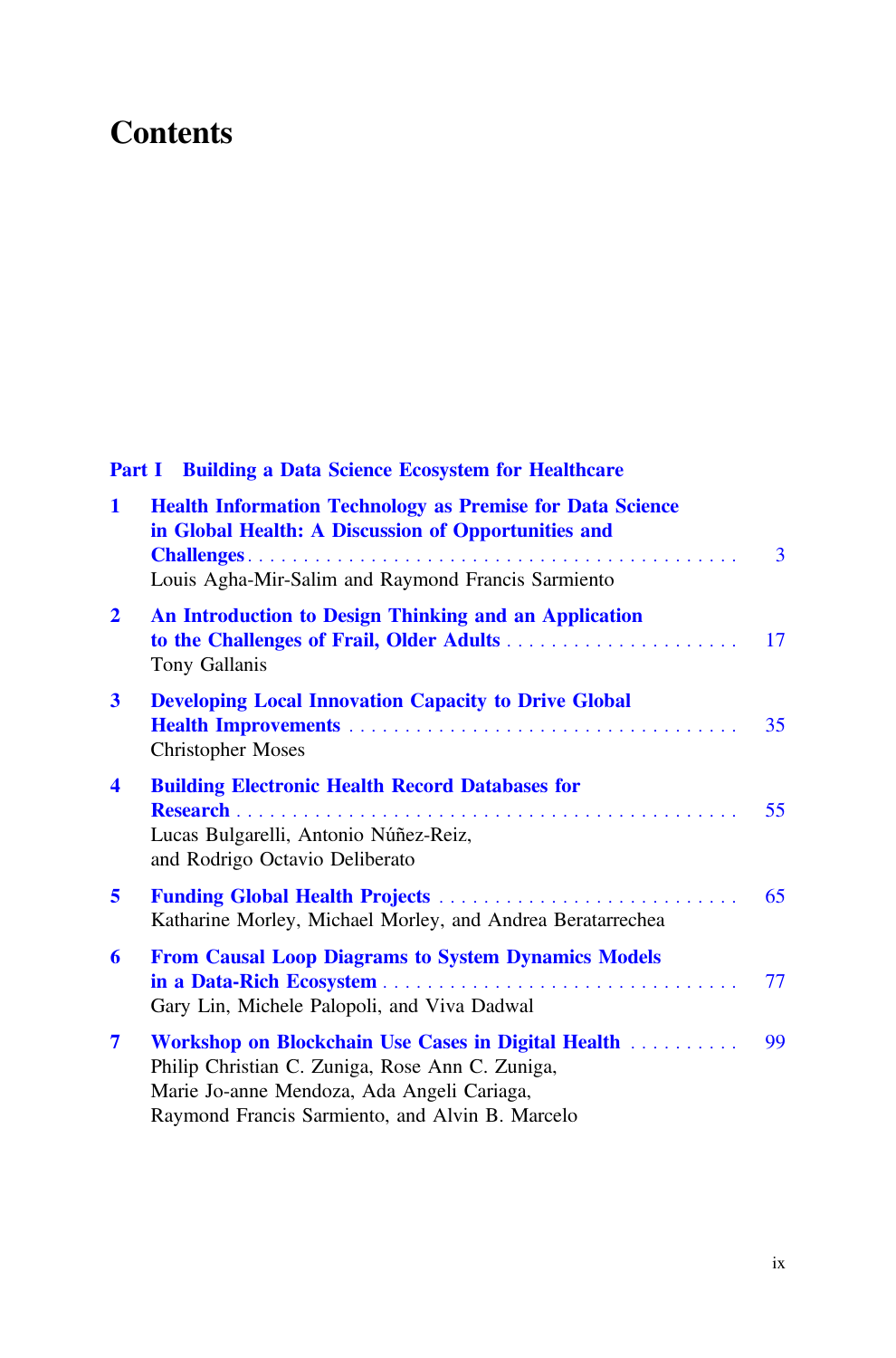|                 | <b>Part II Health Data Science Workshops</b>                                                                                                                    |     |
|-----------------|-----------------------------------------------------------------------------------------------------------------------------------------------------------------|-----|
| 8               | <b>Applied Statistical Learning in Python </b><br>Calvin J. Chiew                                                                                               | 111 |
| 9               | <b>Machine Learning for Patient Stratification and Classification</b><br>Cátia M. Salgado and Susana M. Vieira                                                  | 129 |
| 10              | <b>Machine Learning for Patient Stratification and Classification</b><br>Part 2: Unsupervised Learning with Clustering<br>Cátia M. Salgado and Susana M. Vieira | 151 |
| 11              | <b>Machine Learning for Patient Stratification and Classification</b><br>Cátia M. Salgado and Susana M. Vieira                                                  | 169 |
| 12              | <b>Machine Learning for Clinical Predictive</b><br>Wei-Hung Weng                                                                                                | 199 |
| 13              | <b>Robust Predictive Models in Clinical Data-Random Forest</b><br>and Support Vector Machines<br>Siqi Liu, Hao Du, and Mengling Feng                            | 219 |
| 14              | <b>Introduction to Clinical Natural Language Processing with</b><br>Leo Anthony Celi, Christina Chen, Daniel Gruhl, Chaitanya Shivade,<br>and Joy Tzung-Yu Wu   | 229 |
| 15              | Olivia Mae Waring and Maiamuna S. Majumder                                                                                                                      |     |
| 16              | <b>Medical Image Recognition: An Explanation and Hands-On</b><br><b>Example of Convolutional Networks</b><br>Dianwen Ng and Mengling Feng                       | 263 |
| 17              | <b>Biomedical Signal Processing: An ECG</b><br>Chen Xie                                                                                                         | 285 |
| <b>Part III</b> | Data for Global Health Projects                                                                                                                                 |     |
| 18              | A Practical Approach to Digital Transformation: A Guide                                                                                                         | 307 |

Alvin B. Marcelo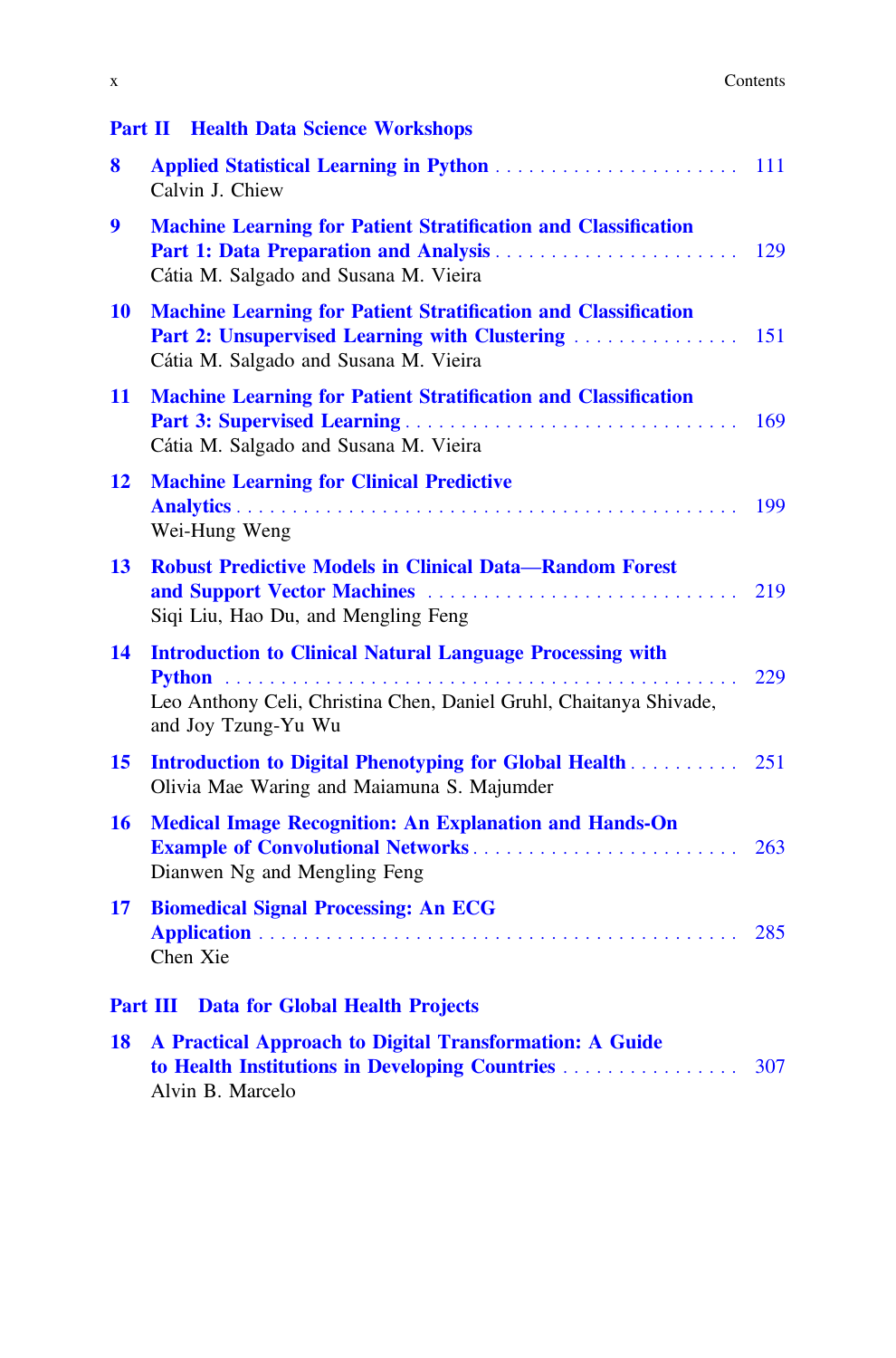| 19        | <b>Establishing a Regional Digital Health Interoperability Lab in the</b><br>Asia-Pacific Region: Experiences and Recommendations<br>Philip Christian C. Zuniga, Susann Roth, and Alvin B. Marcelo                                                                                                                              | 315 |
|-----------|---------------------------------------------------------------------------------------------------------------------------------------------------------------------------------------------------------------------------------------------------------------------------------------------------------------------------------|-----|
| <b>20</b> | <b>Mbarara University of Science and Technology (MUST) </b><br>Richard Kimera, Fred Kaggwa, Rogers Mwavu, Robert Mugonza,<br>Wilson Tumuhimbise, Gloria Munguci, and Francis Kamuganga                                                                                                                                          | 329 |
| 21        | Yuan Lai and David J. Stone                                                                                                                                                                                                                                                                                                     | 351 |
| 22        | Yvonne MacPherson and Kathy Pham                                                                                                                                                                                                                                                                                                | 365 |
| 23        | Data Science in Global Health-Highlighting the Burdens<br>of Human Papillomavirus and Cervical Cancer in the MENA<br><b>Region Using Open Source Data and Spatial</b><br>Melek Somai, Sylvia Levy, and Zied Mhirsi                                                                                                              |     |
|           | <b>Part IV</b> Case Studies                                                                                                                                                                                                                                                                                                     |     |
| 24        | A Digital Tool to Improve Patient Recruitment and Retention<br>in Clinical Trials in Rural Colombia-A Preliminary<br><b>Investigation for Cutaneous Leishmaniasis Research at</b><br>Programa de Estudio y Control de Enfermedades Tropicales<br>Dr. James Alexander Little, Elizabeth Harwood, Roma Pradhan,<br>and Suki Omere | 385 |
| 25        | A Data-Driven Approach for Addressing Sexual and<br><b>Reproductive Health Needs Among Youth</b><br>Pragati Jaiswal, Amber Nigam, Teertha Arora, Uma Girkar,<br>Leo Anthony Celi, and Kenneth E. Paik                                                                                                                           | 397 |
| <b>26</b> | <b>Yellow Fever in Brazil: Using Novel Data Sources to Produce</b><br>Shalen De Silva, Ramya Pinnamaneni, Kavya Ravichandran,<br>Alaa Fadaq, Yun Mei, and Vincent Sin                                                                                                                                                           | 417 |
| 27        | <b>Sana.PCHR: Patient-Controlled Electronic Health Records</b><br>Patrick McSharry, Andre Prawira Putra, Rachel Shin,<br>Olivia Mae Waring, Maiamuna S. Majumder, Ned McCague,                                                                                                                                                  | 429 |